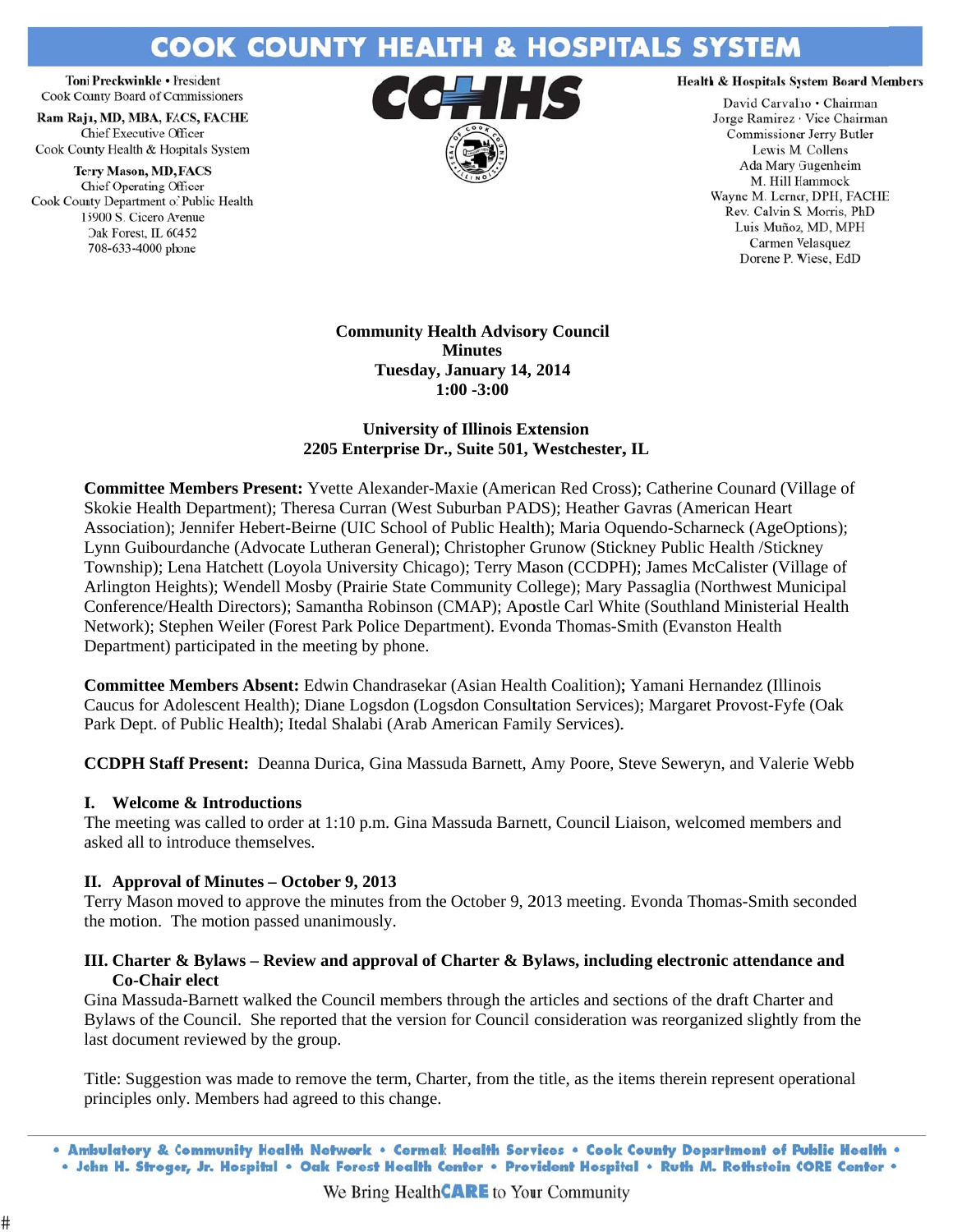Article II – Regional Boundaries: Chris Grunow asked if a change in language was needed, as there are Cook County residents who live outside CCDPH boundaries. Steve Seweryn suggested the section was purposefully specific to the jurisdiction of CCDPH, and the group decided to maintain the section as is.

Article III – Purpose and Goals: This section reflects the Council's purpose of advancing the strategic direction of the Department, and that the CCDPH strategic plan is the framework that will be used to guide the issues and actions raised by the Council. No changes made.

Article IV – Membership: Terry Mason questioned whether community members should be included on the Council. Lena Hatchett suggested that five community members be added to the Council membership to ensure adequate consumer/end user representation. Catherine Counard suggested adding one community member from each CCDPH region except for the North region, which would have two representatives because it is the most populous region. Members agreed to this change. Additionally, Evonda Thomas-Smith asked for clarification on the non-voting status of members representing other local health departments (LHDs). Gina explained that LHD members serve in an on-going, ex-officio capacity. Catherine Counard affirmed this approach, stating that LHDs act more as partners than as a served population, and that stakeholders representing served populations should vote.

For Section 2, it was recommended that CCDPH randomly assign half the members an initial 4-year term and half the members an initial two-year term so that term expirations will be staggered. Many members had questions about the term limit (no member would serve more than two terms). The group questioned whether a participating agency would send a different person after the term expired, or whether the organization itself would no longer participate on the Council. Yvette Alexander-Maxie remarked that member changes would affect continuity and perhaps compromise the Council's ability to effectively and quickly move work forward. Heather Gavras suggested adding language indicating that, when terms expire, CCDPH will assess the needs of the Council and extend new or ongoing invitations to organizations as warranted. Yvette Alexander-Maxie suggested creating criteria by which to assess the need for representation on the Council.

There was no discussion or suggestions for changes to the revised Sections 3 and 4 of Article IV.

Article V - Officers: While there was some discussion regarding the make-up of the co-chairs in Article V, Section 1 - Officers, it was affirmed by the Council that it should be led by one co-chair representing CCDPH (COO or designee), and the other elected from the membership. No changes were recommended for Article V, Sections 2, 3, and 4.

Article VI – Decision-Making and Quorum: No changes were recommended for any of the sections of Article VI.

Article VII –Meetings and Attendance: The first change suggested was in Section 5, which outlined the order of Council meetings. Wendell Mosby suggested moving the time for public comment to the beginning of the agenda, after the Call to Order. Additionally, the group decided to strike the limits on the numbers of speakers and the time allotted for public comment, but to maintain a 3-minute limit for each commenter. Terry Mason suggested that commenters would register when arriving, consistent with the process for public comment at other Cook County public meetings. When discussing Section 6 regarding posting meeting minutes, Gina asked the group if they wanted draft minutes to be posted in advance of Council approval; the group decided against making changes to this process and will continue to post approved minutes only.

Members had questions about the composition of subcommittees (Article VIII –Subcommittees and Task Forces). Evonda Thomas-Smith asked how subcommittee members would be appointed and whether participation of non-CHAC members would be allowed. The members decided that the groups could be composed of non-members in addition to CHAC members, and that subcommittees would report activities and recommendations to the full Council for consideration.

. Ambulatory & Community Health Network . Cermak Health Services . Cook County Department of Public Health . . John H. Stroger, Jr. Hospital . Oak Forest Health Center . Provident Hospital . Ruth M. Rothstein CORE Center .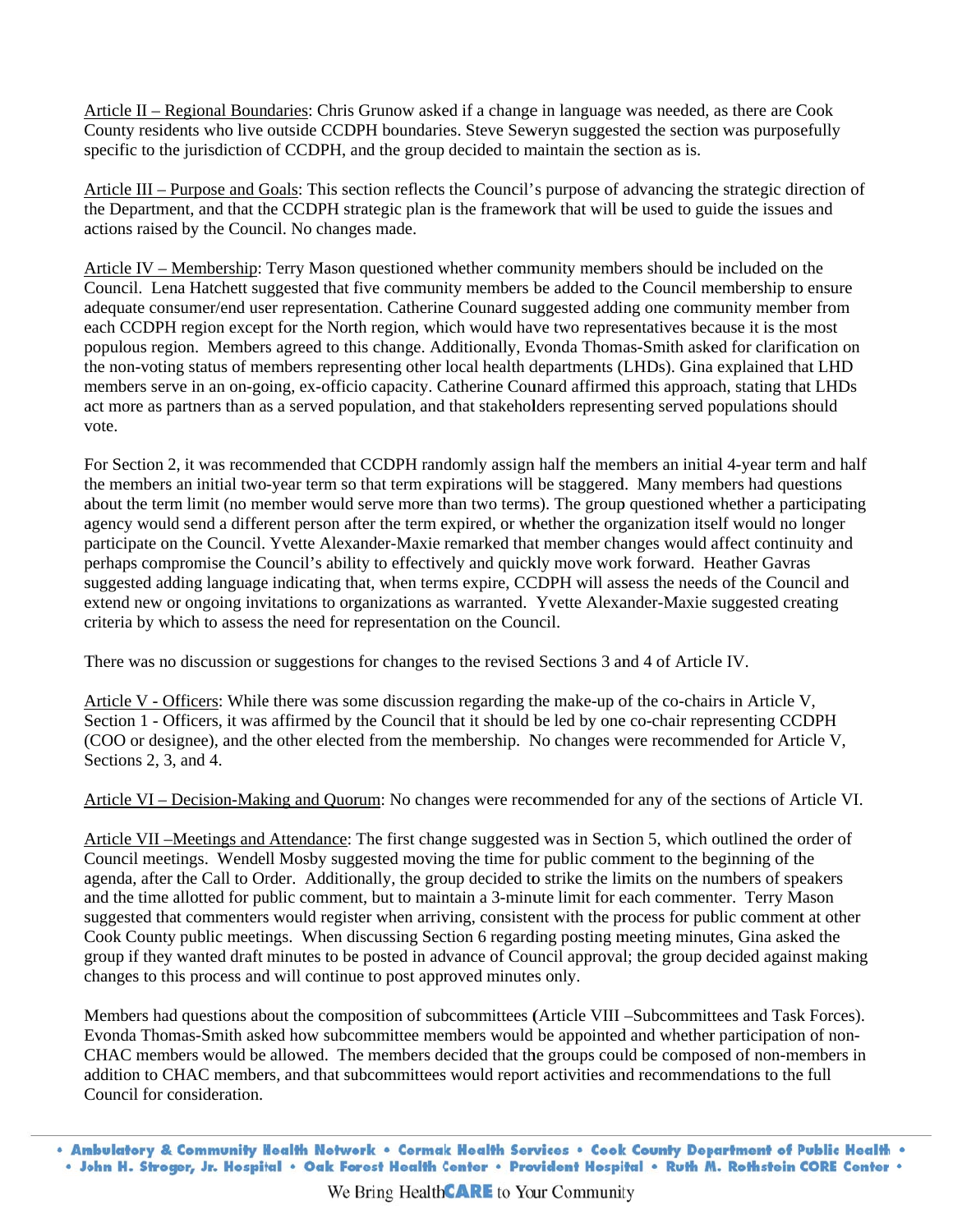No other substantive changes to the document were suggested. After reviewing the full document, Lena Hatchett moved that the Council adopt the Bylaws contingent on the revisions discussed. Steven Weiler seconded the motion. The motion passed with no opposition.

Next, Gina invited Terry Mason to present the nomination of the Co-Chair Elect. He nominated Apostle Carl White as the co-chair elect for the coming year. Lynn Guibourdanche commended Apostle White for his White as the co-chair elect for the coming year. Lynn Guibourdanche commended Apostle White for his<br>willingness to take on this role, and Terry Mason thanked him for his leadership. Steven Weiler moved to accept Apostle White's nomination as the Council Co-chair Elect. The motion was seconded by Heather Gavras. Members approved this selection through a unanimous roll call vote; Apostle White abstained.

#### **IV.** Council Member Status and Discussion

Gina asked for a motion to table this discussion, as the goal of the agenda item was to identify gaps in membership, but changes to the membership make-up of the Council as suggested by members in the previous discussion will need to be reviewed and integrated into the Bylaws. A motion to table this agenda item was made by Steven Weiler, and Samantha Robinson seconded; this discussion will be tabled.

#### **V.** Preparing for WePLAN 2020

Steven Seweryn, CCDPH Director of Community Epidemiology and Planning and Interim Director of Prevention Services, presented information on the Cook County WePLAN process and setting strategic health priorities for suburban Cook County. The presentation highlighted CCDPH's goals of better integrating community member input during the upcoming WePLAN process, identifying nontraditional sources of data, and ensuring that social determinants of health play a role in driving priorities. Ways in which the Council may help to improve the process by providing feedback on data sources and approaches to gathering input that they have successfully employed, and by providing suggestions for ways to complete community asset mapping. He also stated that input highlighting the work of other regional agencies would be welcomed in order to identify shared priorities. Catherine Counard asked whether the full Council will comment on WePLAN. Steve replied that CCDPH will outline a suggested process for how the Council will be engaged to inform the wePLAN process and will bring that to the Council for concurrence and next steps.

#### **V VI. Updates**

### **This is Public Health Campaign - Amy Poore**

Amy Poore stated that the presentation she made to the Council at the October 2013 meeting on the "This is Public Health" campaign will be available to members in their meeting materials. She reiterated that the campaign will help to raise awareness about public health, and how CCDPH advances public health in our region. Amy remarked that the campaign will engage CCPDH staff in communications by asking them to submit photos that portray public health activities. The campaign will kick off during public health week in April, and will be followed by a revitalized Cook County Voices section on the CCDPH website, which provides residents a platform to 'tell their story' about public health. Amy stated that CCDPH is redesigning the Department website, and would like to include short biographies and photos of Council members. She suggested that any member using social media professionally include that information in their biography so that users interacting with our site can follow member organizations' work. Gina will provide a format and timeline for biography submissions.

#### **CCDPH Accreditation - Valerie Webb**

Valerie stated that many Council members will be attending a partner meeting with the Public Health Accreditation Board reviewers on Wednesday, January 22, and thanked members for their willingness to participate in this activity. She indicated that CCDPH will be notified of whether accreditation was awarded to the Department by the end of March.

#### **V VII. New B Business**

There was no new business.

. Ambulatory & Community Health Network . Cermak Health Services . Cook County Department of Public Health . . John H. Stroger, Jr. Hospital . Oak Forest Health Center . Provident Hospital . Ruth M. Rothstein CORE Center .